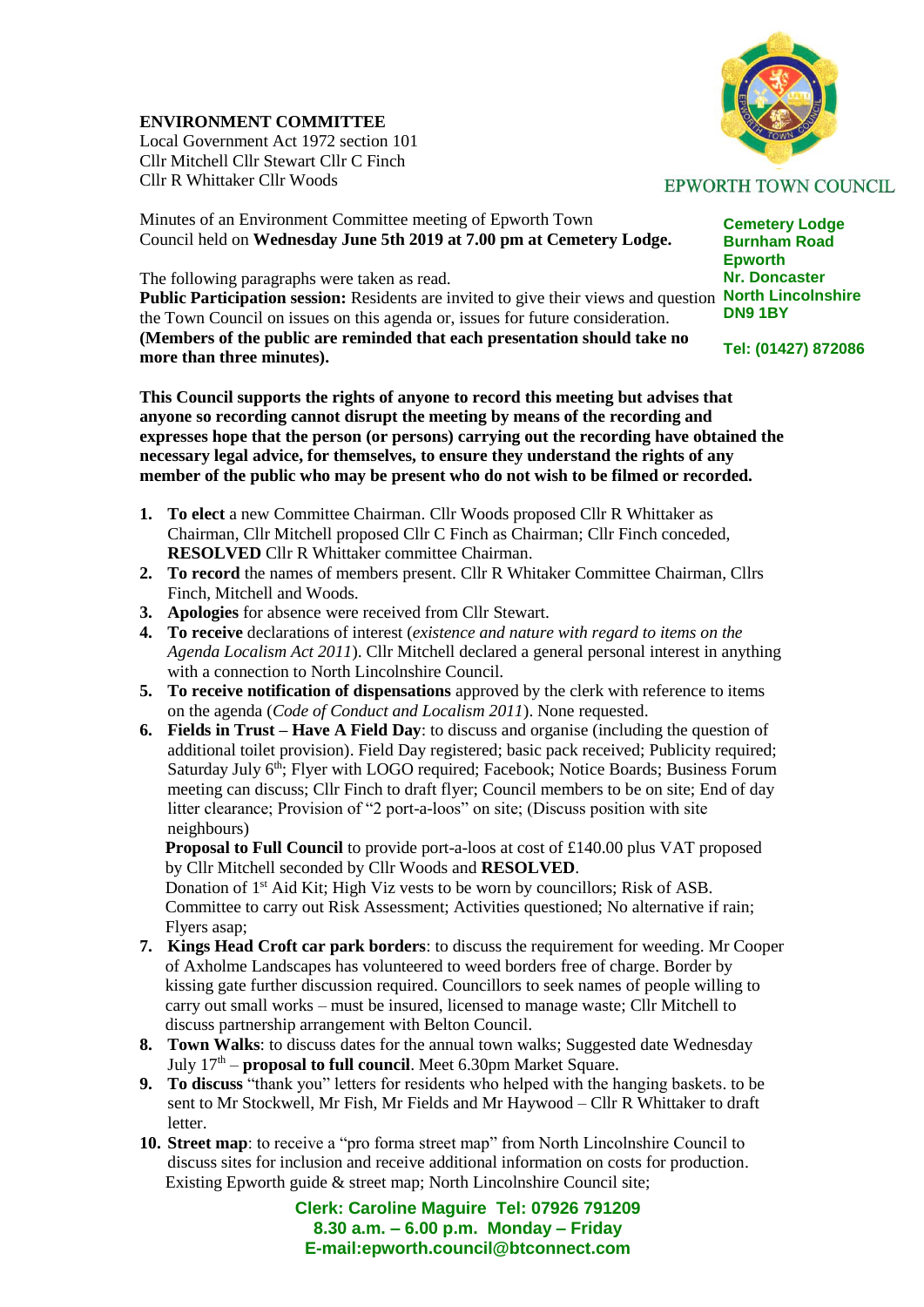

clerk to request 100 copies of the leaflet and ask cost.

- **11. Newsletter**: to discuss the reintroduction of a newsletter. **Proposal to full council** to consider again; Kingfisher print £158.00 per 2000 copies £70 delivery each issue Proposed by Cllr R Whittaker seconded by **EPWORTH TOWN COUNCIL** Cllr Mitchell **RESOLVED**. £158.00 x 3 = £474.00 Delivery £70.00 x 3 = £210.00 Total £684.00 for 3 issues/year; same name "Epworth ECHO" **Cemetery Lodge** Clerk (assistant) to help layout and produce; Full council to approve each issue; **Burnham Road**
- 12. Use of Epworth Town Council site: to receive an amended draft document with Epworth **Nr. Doncaster** ERNLLCA advice. **Proposal to full council**. **RESOLVED**
- **North Lincolnshire** and signature by the committee chairman. Basic document; requires specific risk **DN9 1BY Tel: (01427) 872086 13. Risk Assessment**: to receive a copy risk assessment for correction/amendment assessments for each activity e.g. weekly checks by clerk of play equipment. Remove "volunteers" from list. Clerk to ask "Fields in Trust" for pro forma risk assessment for "picnic in the park". Kings Head Croft risk assessment? Specific risk assessment for hanging baskets. Have Beacon risk assessment already. Risk assess road side planters. Review next meeting (Chairman to sign)
- **14. To nominate** items for facebook. Field Day
- **15**. **To arrange** the date of the next meeting. Provisionally Wednesday July 10th
- **16**. **To resolve** that the committee Chairman may sign off the Kings Head Croft inspection sheets. Proposed by Cllr Mitchell second and **RESOLVED**.
- **17. To record** the closure of the meeting at 8.20pm

cm11.06.19